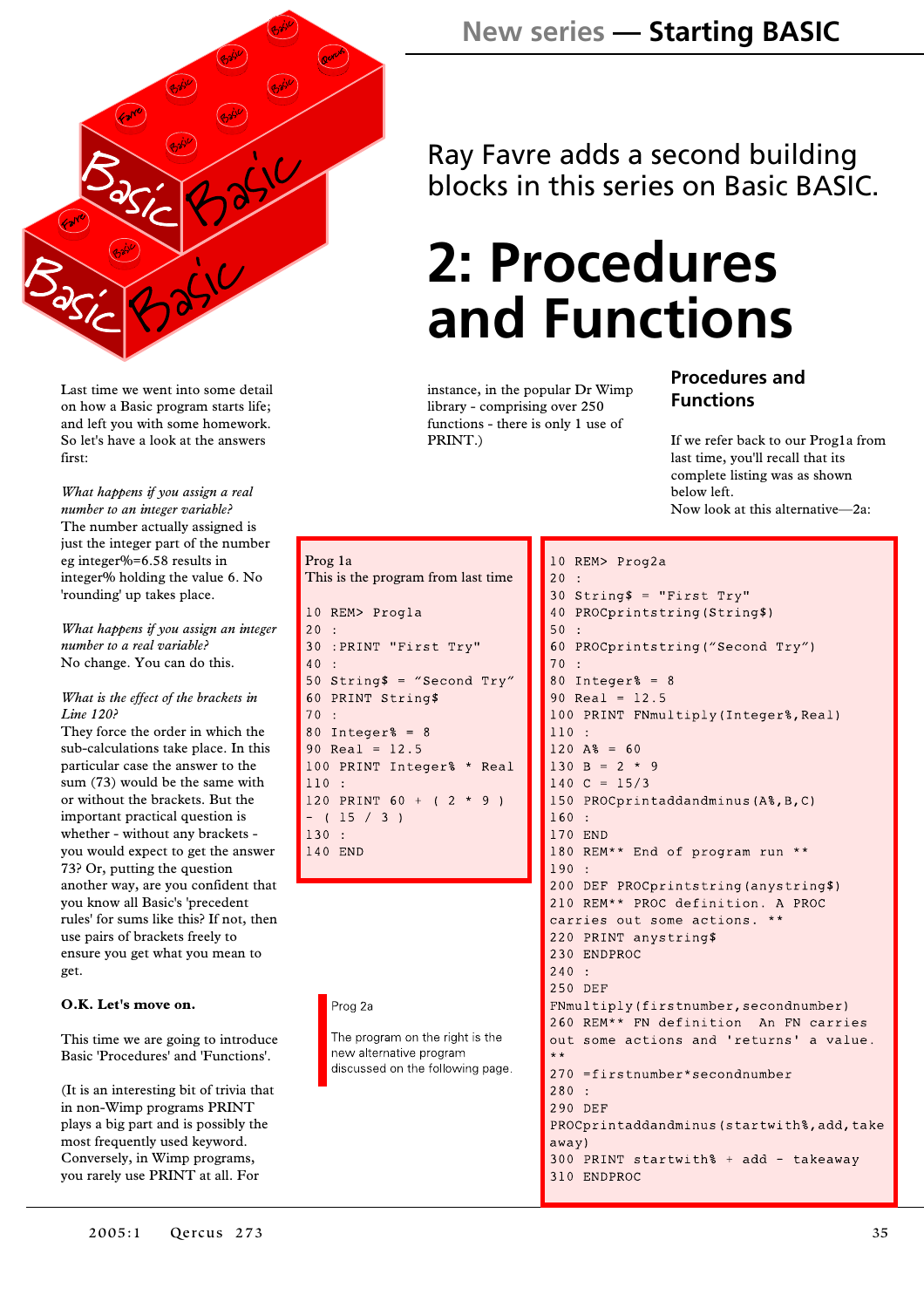#### **Procedures**

If you type and run Prog2a it will do exactly the same as Prog1a.

So, what has been done and why is it better?

What we have done is to extract some actions from the main flow of the program and re-located them in custom-built **'Procedures'** and **'Functions'**. In Basic the definition of a particular Procedure is held within a structure commencing with the two keywords **DEF** and **PROC** and ending with the keyword **ENDPROC**. Each procedure is defined by a name, and specific values can be sent to the procedure by attaching **'parameters'** to the definition.

Thus, at Lines 200-230 above the Procedure PROCprintstring is defined and we have decided that it shall have one parameter—namely, anystring\$-held in a pair of brackets immediately following the name. The programmer has a free choice over the number and types of parameter to be used in any PROC—including no parameters at all.

When we want the action defined by a DEF PROC to take place we simply 'call' the PROC—as in Line 30. There is no limit to the number of times we can call a PROC and here we have done it a second time at Line 60.

When we call a PROC we must ensure that the call includes the right number and type of parameter values. With PROCprintstring there is only one parameter and it is a string variable—so each call we make to PROCprintstring must include a string as a parameter. At Line 30 we have used the already declared string variable  $String$  as the parameter—whereas, at Line 60, we have used a direct string as the parameter. Either is acceptable (although, generally speaking, the form at Line 30 is better practice).

PROCprintstring is a trivial example: its action is merely to PRINT whatever string is sent to it by the call "First Try" at Line 30 (via String\$) and "Second Try" at Line 60. Most PROCs define more complicated actions than this.

#### **Functions**

Complementing PROCs are **'Functions'** or FNs. This time the definition is held in a construction which starts with the Basic keywords **DEF** and **FN**, followed by a name and any parameters as before. However, the end of a Function definition is signified by a *sometimes-confusing-to-beginners* Basic statement beginning with the = character. Lines 250-270 show the structure of a Function definition—repeated below:

#### 250 DEF

FNmultiply(firstnumber, secondnumber)

260 REM\*\* FN definition An FN carries out some actions and 'returns' a value. \*\*

270 =firstnumber\*secondnumber

FNs are called in a different way to PROCs. Line 100 shows the difference: here we have a statement which requires the program to PRINT something—and that something is whatever FNmultiply 'returns'. We could have equally used:

Integer% =  $8$  $Real = 12.5$ result=FNmultiply(Integer %, Real) PRINT result

Either way, a Function always 'returns' a value—which might be a real or integer number or a string: it is the programmer's decision.

Accordingly, the call to the FN can be made in any way that a direct value (of the same type as the return value) could be used. In the listing at Line 100 we have

Qercus contains a mix of tutorials, reviews. comment and news.

This issue has articles on AppBASIC, Genealogy, RISC OS update. ArtWorks as CAD, A9 preview, Printers. **Graphics File** Examination, StarInfo, Pluto, Developers Corner, and much more.

**Function** defined

the word secondnumber

Note that line 250 is typed in as one line from the number 250 DEF through to the closing bracket following substituted the FN for a value to acted on directly by PRINT—and in the alternative shown just above we have substituted the FN for a value assigned to a variable. (Had the FN returned a string, then it could be used as a direct substitute in any Basic statement where a string could legitimately appear.)

Our final replacement action is in PROCprintaddandminus (star twith%, add, takeaway) which deliberately demonstrates that different types of parameters can be used at will: here, one integer number and two real numbers—and we could have included string parameters as well if required.

Note that when more than one parameter is used in a DEF PROC/FN they are all held within just the one pair of brackets and each is separated by a comma. If there were no parameters then there would be no bracket at the end of the PROC/FN name.

It is also worth mentioning at this stage that a DEF PROC/FN can call other defined PROC/FNs—indeed this is usually to be encouraged, see below.

#### **PROCs & FNs in practice**

So what has this done for use (apart from making the listing longer!)?

Firstly, please bear in mind that in real life a DEF PROC/FN is unlikely to be as trivial as in our listing. For instance, a common FN might take (as input parameters) a real number and an integer number of decimal places and return, maybe as a string, the number formatted to the specified number of decimal places. Or a PROC might take x/y positions and a colour as input parameters and plot a filled square of a certain size in the specified colour at the specified position.

Whatever their defined actions, the important point is that the programmer only has to design the